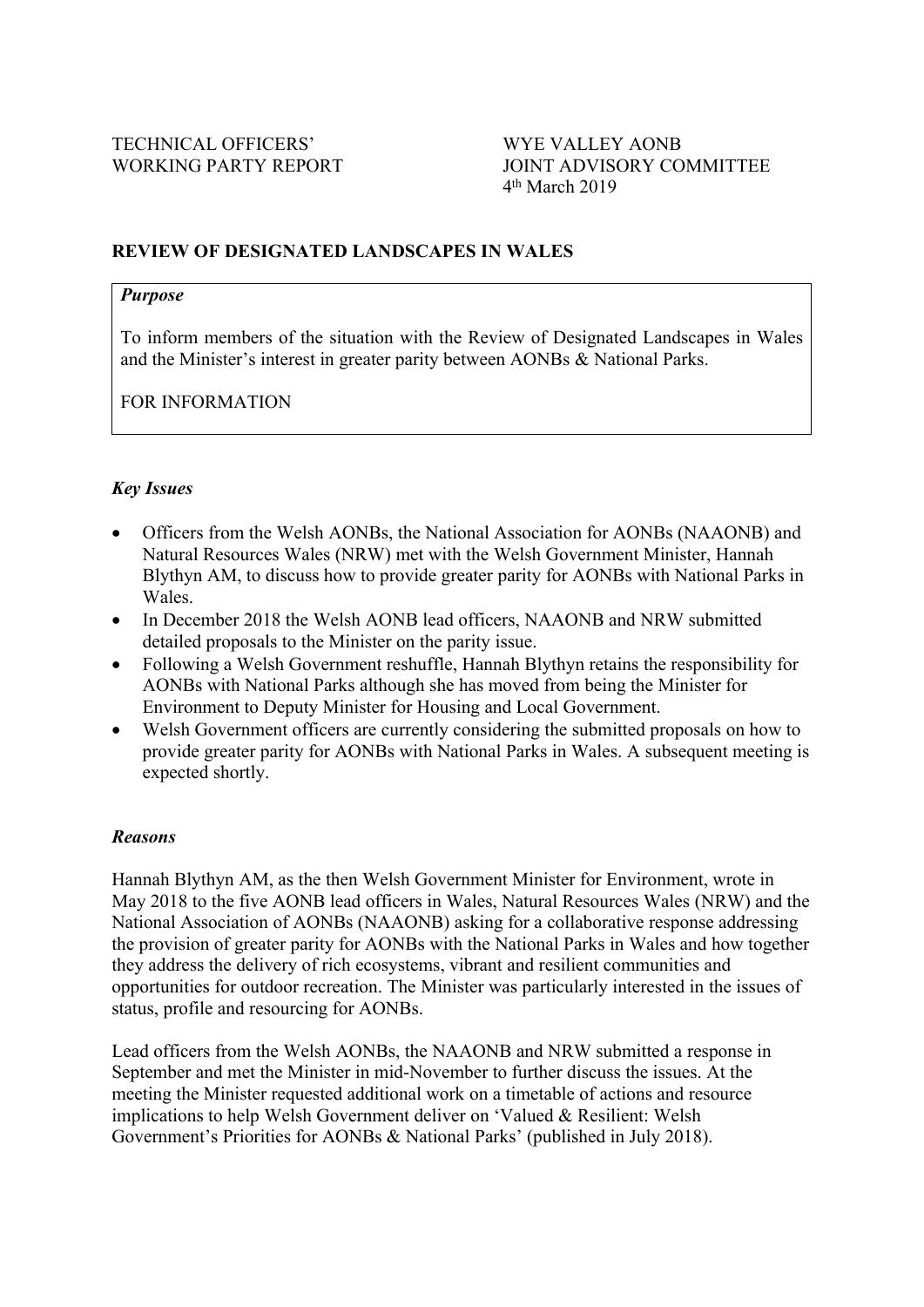### *Implications*

In December 2018 the AONB led officers, NAAONB & NRW submitted proposals to the Minister addressing the issues of status, profile and resourcing for AONBs. This included a timetable and resource estimates, which aimed to achieve greater parity for AONBs with the National Parks in Wales. The total figure was broadly similar to the resourcing of a small National Park in Wales.

At the time of the submission there was a Welsh Government reshuffle but fortunately Hannah Blythyn retained the responsibility for AONBs with National Parks although she moved to be the Deputy Minister for Housing and Local Government. There was also a turnover of staff at Welsh Government so a new team are currently considering the submitted proposals.

It is anticipated that follow-up meeting with the Minister  $\&$ /or her officers will be held in the Spring to address the proposals.

### *Background*

The independent 'Marsden Review' *National Landscapes: Realising their Potential - The Review of Designated Landscapes in Wales* (published in October 2015) highlighted inequalities between AONBs and National Parks. The subsequent collaborative work through the Future Landscapes Wales programme, chaired by Lord Dafydd Ellis-Thomas AM, and the *Future Landscapes: Delivering for Wales*, (published in March 2017) further identified the disparities between AONBs and National Parks, particularly in terms of status, profile and resourcing. These disparities were reiterated in *Valued & Resilient: Welsh Government's Priorities for AONBs & National Parks* (published in July 2018).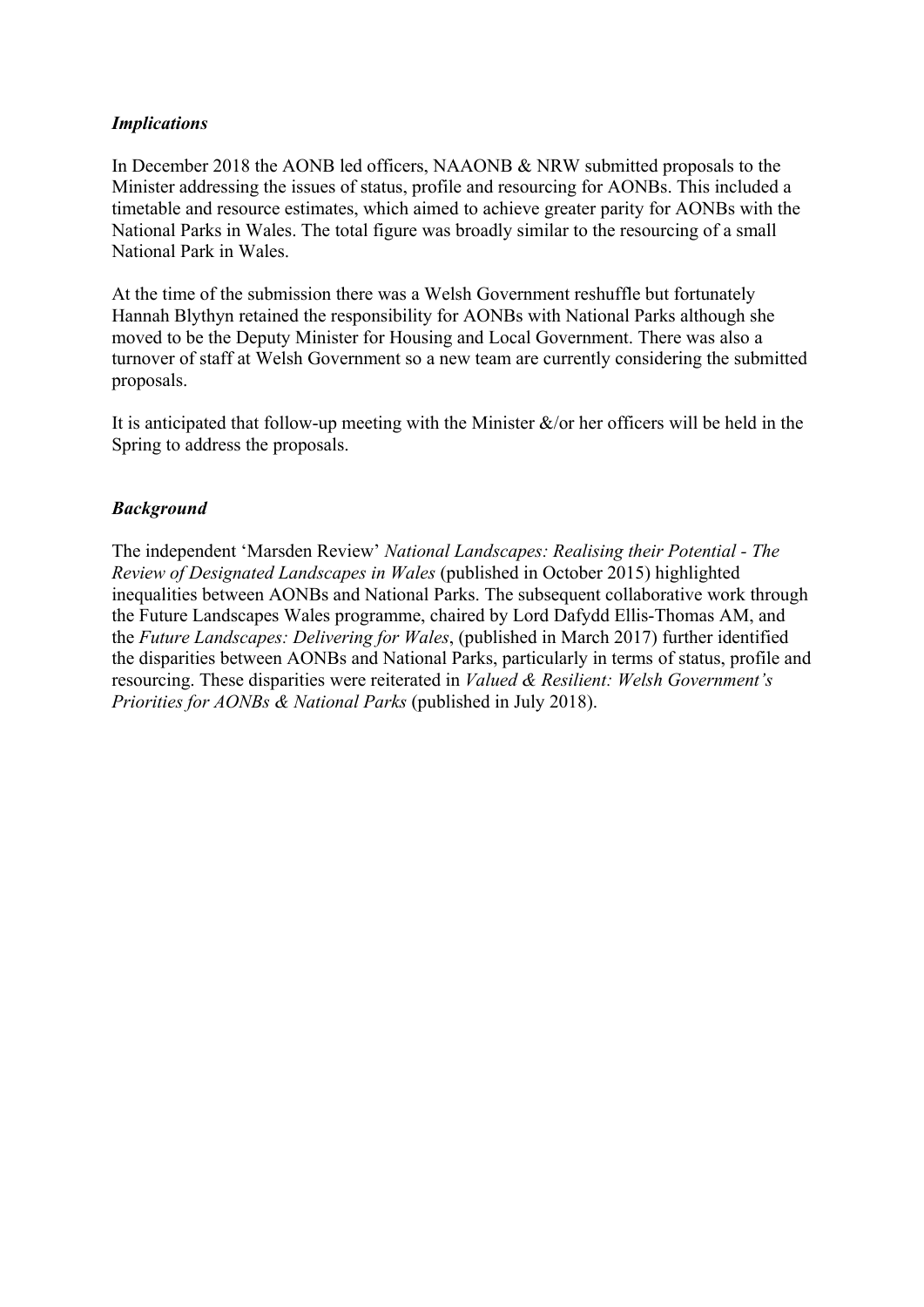### **APPENDIX 1.**

# **Greater parity between the National Landscapes of Wales**

### **Summary**

This paper has been prepared in response to the letter, dated 14<sup>th</sup> May 2018, from Hannah Blythyn, Minister for Environment on the issues to be addressed to provide greater parity for Areas of Outstanding Natural Beauty (AONBs) with the National Parks in Wales, particularly in terms of status, profile and resourcing, and the delivery of rich ecosystems, vibrant and resilient communities and opportunities for outdoor recreation. It is also prepared in the context of the July 2018 statement 'Valued and Resilient: The Welsh Government's Priorities for AONBs and National Parks'. It is a collective response prepared by the five AONB lead officers in Wales in collaboration with colleagues from Natural Resources Wales (NRW) and the National Association for AONBs (NAAONB). The twelve proposals below intend to build on the opportunities outlined in 'Valued and Resilient', be straightforward and robust and together address the inequality of status between AONBs and National Parks. They also recognise that there are inequalities between the AONBs in Wales.

Valued and Resilient' identifies a number of key expectations of Designated Landscapes, including "the ability to function effectively at a national level to inform and influence strategic priorities and plans, whilst maintaining a credible mandate and the relationships necessary to deliver within a local area." Currently AONB teams across Wales, individually and collectively, do not have the capacity to meet all these expectations.

The network of Designated Landscapes in Wales is fundamental to creating the connectivity needed for truly resilient ecosystems. AONBs are a key delivery mechanism for the Well-Being of Future Generations Act, the Environment Act and NRW's statutory landscape remit, Area Statements and Natural Resources Planning. The opportunity and potential exists for AONBs to act as a focus and deliver place-based management of natural resources, if the capacity of AONB teams is enabled to do this.

**We believe the twelve proposals below will address the issues of status, profile and resourcing for AONBs in Wales. The rationale for the proposals is outlined in the subsequent sections.**

### **Status**

- **A.** A second purpose on "Understanding and Enjoyment" be pursued for AONBs at the earliest opportunity in recognition that all AONB partnerships<sup>1</sup> play a major role in delivering opportunities for outdoor understanding, enjoyment and recreation in Wales. In the interim, Welsh Government provides policy confirmation of the 'supplementary purposes' for AONBs.
- **B.** Strengthen the CRoW Act Section 85 'Duty of Regard to the purpose of AONB designation' into a 'Duty of Regard to the purpose of AONB designation and implementation of the AONB Management Plan'.

 $1$  AONB partnership(s) with a lower case p, is the generic term used to refer to an AONB Partnership, Joint Advisory Committee (JAC), Joint Committee (JC) or Conservation Board or any other organisation recognised as the lead governance body for an AONB.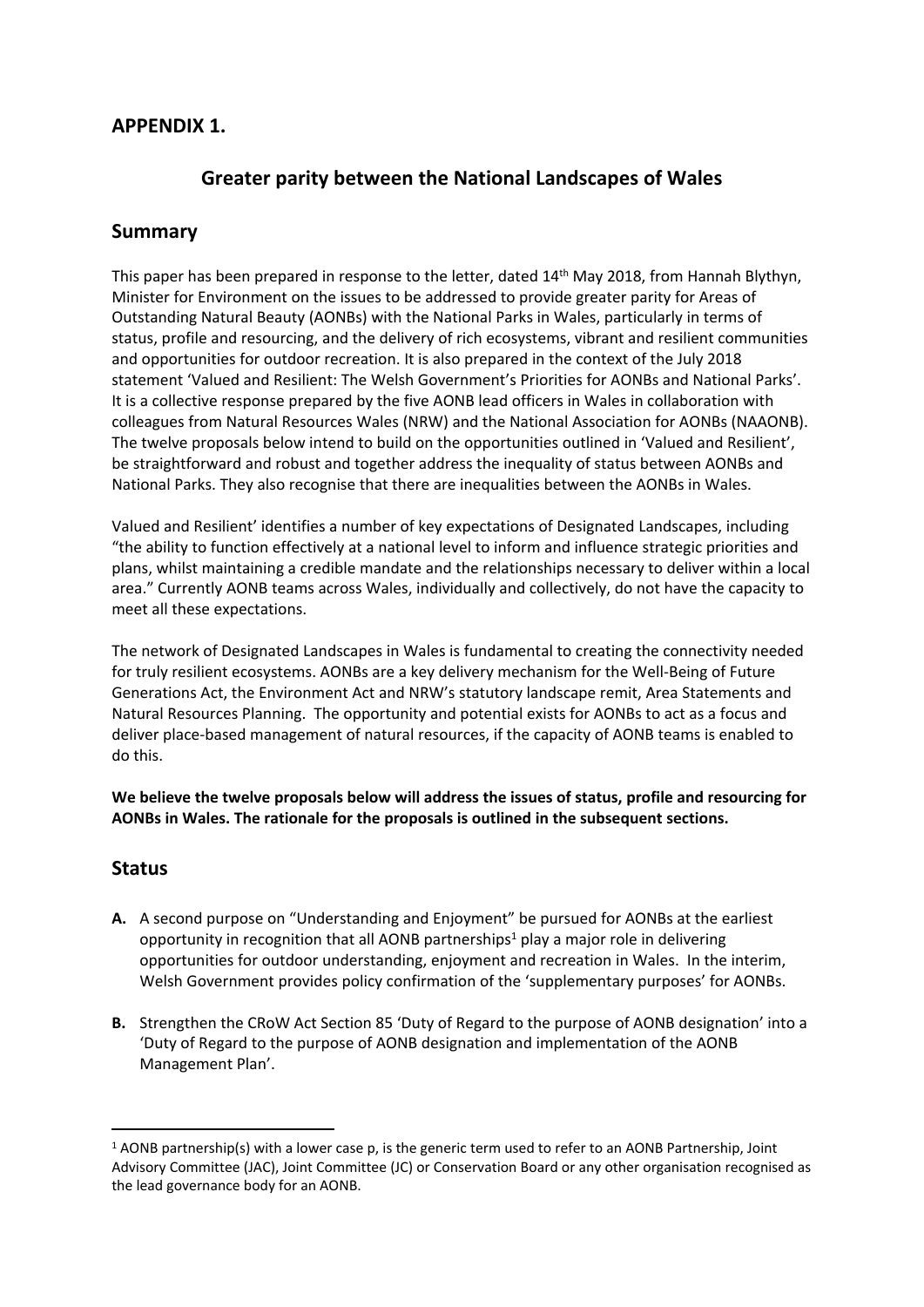- **C.** Explore the potential for AONB partnerships to become statutory consultees for planning applications.
- **D.** Welsh Government to make a 'national appointment' to each AONB partnership and these appointees to also sit on the new 'National Partnership for Designated Landscapes' alongside AONB partnership chairs and lead officers.

# **Profile**

- **E.** AONBs and National Parks to be referred to generally and collectively as the 'National Landscapes of Wales' rather than 'Designated Landscapes' or 'Protected Landscapes', hence the 'National Partnership for Designated Landscapes' would become the 'National Landscapes of Wales Partnership', etc.
- **F.** The post-Brexit agri-environment and LEADER replacement schemes to be targeted at delivering the AONB Management Plans and AONB partnerships to have a key role in providing advice and support.
- **G.** The Minister convenes an annual seminar for CRoW Section 85 public bodies to share good practice on how they are delivering their 'Duty of Regard to the purpose of AONB designation' and how the AONB Management Plan is being implemented.
- **H.** The Minister elevates the AONB Management Plans currently commencing their 5 year reviews by providing a Foreword, formal endorsement when adopted and ensuring supporting policy recognition in Planning Policy Wales (PPW).
- **I.** Welsh Government and NRW to produce data/statistics cut to each AONB as part of existing data and analysis activity, e.g. tourism, agriculture, population, state of environment, designated site condition etc., in order to inform the AONB Management Plans and support clearer understanding of the value, profile and significance of AONBs.

# **Resourcing**

- **J.** AONB partnerships commissioned and resourced on a long term basis to provide a core AONB staff team with the critical mass and capacity to deliver the AONB Management Plan and the functions outlined in Valued and Resilient.
- **K.** The National Association for AONBs is resourced to assist Welsh Government with the establishment and servicing of the new 'National Landscapes of Wales Partnership', co-ordinate AONB (& NLW) member training and AONB Performance Monitoring.
- **L.** Welsh Government, NRW, Local Authorities and NGO's to have the resilience and capacity to deliver Valued and Resilient and the statutory purpose(s) of the National Landscapes of Wales.